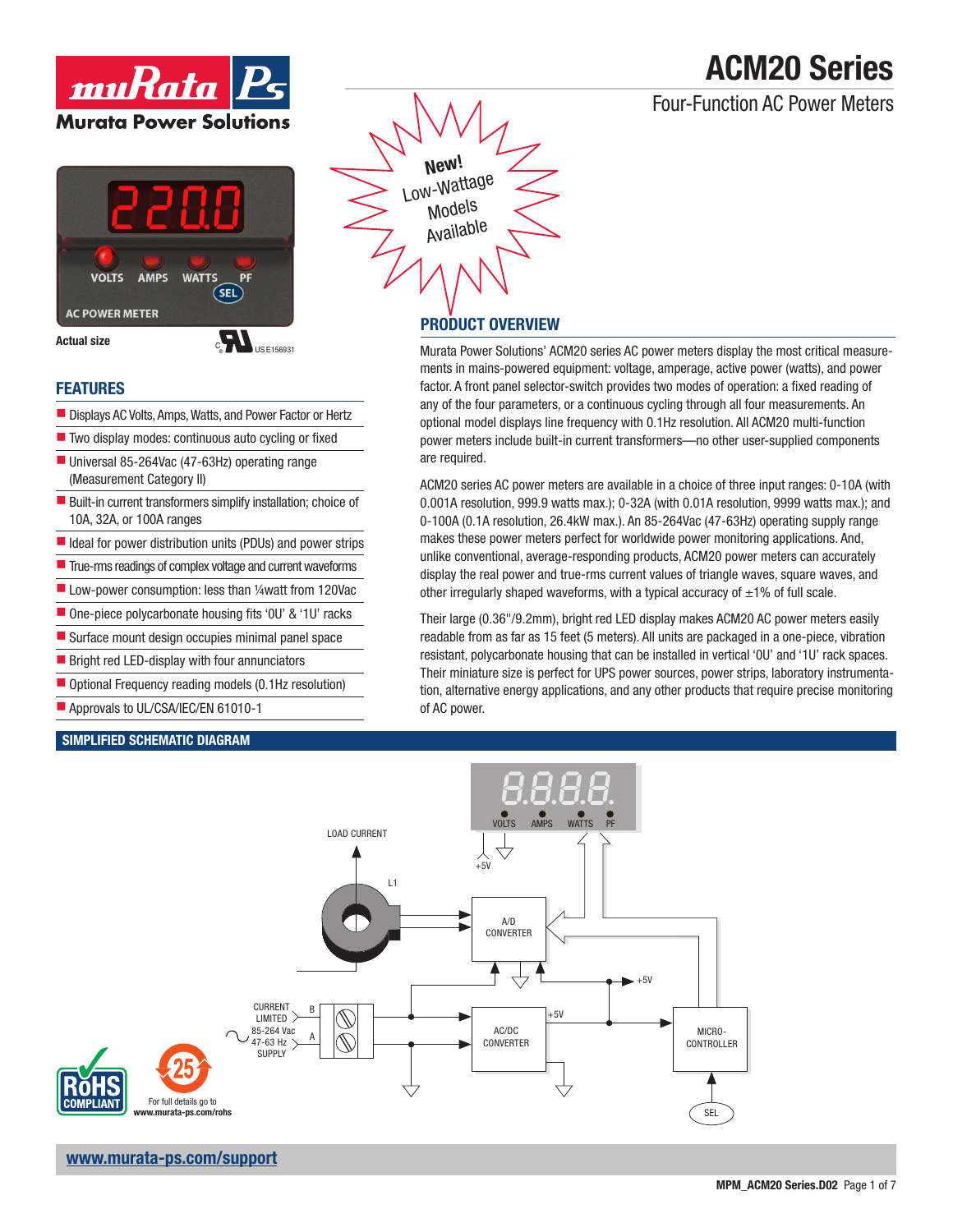### muRata Rs Murata Power Solutions

## ACM20 Series

Four-Function AC Power Meters

Performance/Functional Specifications

Typical at  $TA = + 25\degree$ C, 120Vac @ 60Hz, unless otherwise noted

| <b>Measurement Limits</b>                             | Min.                           | Typ.                              | Max.                          | <b>Units</b> |  |
|-------------------------------------------------------|--------------------------------|-----------------------------------|-------------------------------|--------------|--|
| <b>AC Voltage</b>                                     | 85.0                           |                                   | 264.0                         | Volts        |  |
| AC Current, 10A models (1)                            | 0.00                           |                                   | 9.999                         | Amperes      |  |
| AC Current, 32A models (1)                            | 0.00                           |                                   | 32.00                         | Amperes      |  |
| AC Current, 100A models (1)                           | 0.0                            | ۰                                 | 100.0                         | Amperes      |  |
| <b>Active Power: 10A models</b>                       | 0                              |                                   | 999.9                         | Watts        |  |
| 32A models<br>100A models                             | 0<br>0                         |                                   | 9999<br>26.4                  | Watts<br>kW  |  |
| <b>Frequency</b>                                      | 47.0                           | L,                                | 63.0                          | Hz           |  |
| <b>Power Factor</b>                                   | .00                            | 1.00                              |                               |              |  |
| <b>Overcurrent Rating (2)</b>                         | 1.5 x rated full-scale current |                                   |                               |              |  |
| <b>Performance</b>                                    |                                |                                   |                               |              |  |
| <b>Sampling Rate</b>                                  |                                | 2-3 samples / sec                 |                               |              |  |
| Voltage Accuracy (3)                                  |                                |                                   | ±1%                           |              |  |
| <b>Current Accuracy (3)</b>                           |                                |                                   | ±1%                           |              |  |
| Power Accuracy (3)                                    |                                |                                   | $±2\%$                        |              |  |
| Frequency Accuracy (3)                                |                                |                                   | $\pm 0.1$                     | Hz           |  |
| <b>Power Factor Accuracy</b>                          |                                |                                   | $\pm 3\%$                     |              |  |
| <b>Measurement Bandwidth</b>                          |                                | 140Hz (Voltage), 14kHz (Current)  |                               |              |  |
| Temperature Drift (0 to 60°C)                         | 0.5 Counts/°C                  |                                   |                               |              |  |
| Zero-Current Reading (within 2 sec.)                  | 0.00<br>Amps                   |                                   |                               |              |  |
| Zero-Power Reading (within 2 sec.)                    | 0<br>Watts                     |                                   |                               |              |  |
| UL/IEC61010-1                                         | Measurement category II        |                                   |                               |              |  |
| <b>Supply Voltage (TB1) (Measurement Category II)</b> |                                |                                   |                               |              |  |
| All Models – 47-63 Hz                                 | 85                             | 120                               | 264                           | Vac          |  |
| <b>Supply Current (4)</b>                             |                                |                                   |                               |              |  |
| <b>All Models</b>                                     | 35                             | 50                                | 110                           | mA           |  |
| <b>Power Supply Terminal Block</b>                    |                                |                                   |                               |              |  |
| <b>Wire Size</b>                                      | 16-22AWG, solid or stranded    |                                   |                               |              |  |
| <b>Insulation Strip Length</b>                        | 6.4mm (0.250 in)               |                                   |                               |              |  |
| <b>Screw Tightening Torque</b>                        |                                |                                   |                               |              |  |
| <b>Rated Voltage</b>                                  |                                |                                   | $0.4Nm(3.6 lb-in)$            |              |  |
|                                                       |                                |                                   | 300Vac                        |              |  |
| <b>Display</b>                                        |                                |                                   |                               |              |  |
| <b>Display Type and Size</b>                          |                                | 4 Digit LED, 9.14mm (0.36in) high |                               |              |  |
| <b>Overrange Indication</b>                           |                                | Flashing '9999' Watts (5)         |                               |              |  |
| <b>Decimal Point Selection</b>                        |                                |                                   | <b>Automatically Set</b>      |              |  |
| <b>Physical/Environmental</b>                         |                                |                                   |                               |              |  |
| <b>Operating Temperature</b>                          | 0                              | -                                 | $+60$                         | °C           |  |
| <b>Storage Temperature</b>                            | $-40$                          | $\overline{\phantom{0}}$          | $+75$                         | °C           |  |
| <b>Humidity (non-condensing)</b>                      | 0                              |                                   | 85                            | %            |  |
| <b>Dimensions</b>                                     |                                | See mechanical specifications     |                               |              |  |
| Weight: 32A models<br>100A models                     |                                |                                   | 1.3oz(37.9g)<br>1.5oz (43.5g) |              |  |

(1) Specified full-scale currents are those passing through the power meter's built-in current transformer's primary load-circuit.

(2) The overcurrent rating of 1.5 x the rated full-scale current is a continuous rating and applies to the current passing through the built in current transformer. Accuracy is guaranteed up to the rated current.

(3) ACM20 Power Meters are calibrated with near full-scale 60Hz sine-wave inputs.

(4) All specified maximum supply currents are steady state; larger surge currents can occur at initial application of line power.

(5) Applies to 10A and 32A models only.

#### ORDERING INFORMATION

See page 7 for all active part numbers and descriptions.

#### TECHNICAL NOTES

IMPORTANT! To ensure safe and reliable operation, ACM20 power meters must be installed and serviced by qualified technical personnel. Contact Murata Power Solutions if there is any doubt regarding their installation or operation.

1. Measurement Type: ACM20 series multifunction AC power meters employ a precision energy metering integrated circuit and a lowpower microcontroller to measure and display the rms voltage and current, active (real) power, power factor (or line frequency on '–F' suffix models) of ac mains supplies from 47-63Hz. Please note, ACM20 power meters use the voltage present at their TB1 terminal block and the secondary current of their built-in current transformer L1 to calculate and then display VOLTS, AMPS, WATTS, power factor (PF), or line frequency on '-F' HERTZ models. <u>1</u>

While the ACM20 displays the rms value of line voltage and line current, the VOLTS reading has an upper limit of 140Hz (-3db point), which means rectangular-shaped voltage waveforms, and waveforms with sharp transitions, will read lower than their true-rms value. For example, a square wave line voltage will read approximately 1-2% lower, a triangle wave will read 3% lower, and a modified sine wave will read 18% lower. The oscillograms on page seven illustrate typical ACM20 VOLTS readings when powered from four ac waveforms.

The 140Hz bandwidth limit does not apply to the WATTS reading nor to the AMPS reading. The circuitry used for these two measurements has an upper bandwidth of 14kHz. ACM20 power meters are mains operated devices designed to measure ac currents and voltages, within the specified limits previously noted. DC currents and voltages will not be measured accurately.

2. Basic Operation: Upon application of ac power to TB1, the unit will first perform a self-test routine and then continuously display ac volts with the VOLTS LED annunciator illuminated. The display will remain in the VOLTS mode as long as the front panel 'SEL' button is not touched.

After the unit powers up to normal operation in the VOLTS reading mode, momentarily (approximately one second) touching the 'SEL' button on the unit's front panel three times in succession will cycle the display to AMPS, WATTS, and end at PF (or HERTZ for '–F' models). Momentarily touching 'SEL' a fourth time will return the display back to the VOLTS reading mode.

Holding the 'SEL' button down for 3 seconds will place the unit in a continuous auto-cycling mode, and the display will repetitively scroll through all four measurements, with each measurement remaining displayed for 3 seconds.

When the continuous auto-cycling mode is initially selected, the unit will briefly display 'Auto On' before continuous cycling begins. Momentarily touching the 'SEL' button again will cause the unit to briefly display 'Auto OFF' before it returns to the fixed VOLTS reading mode.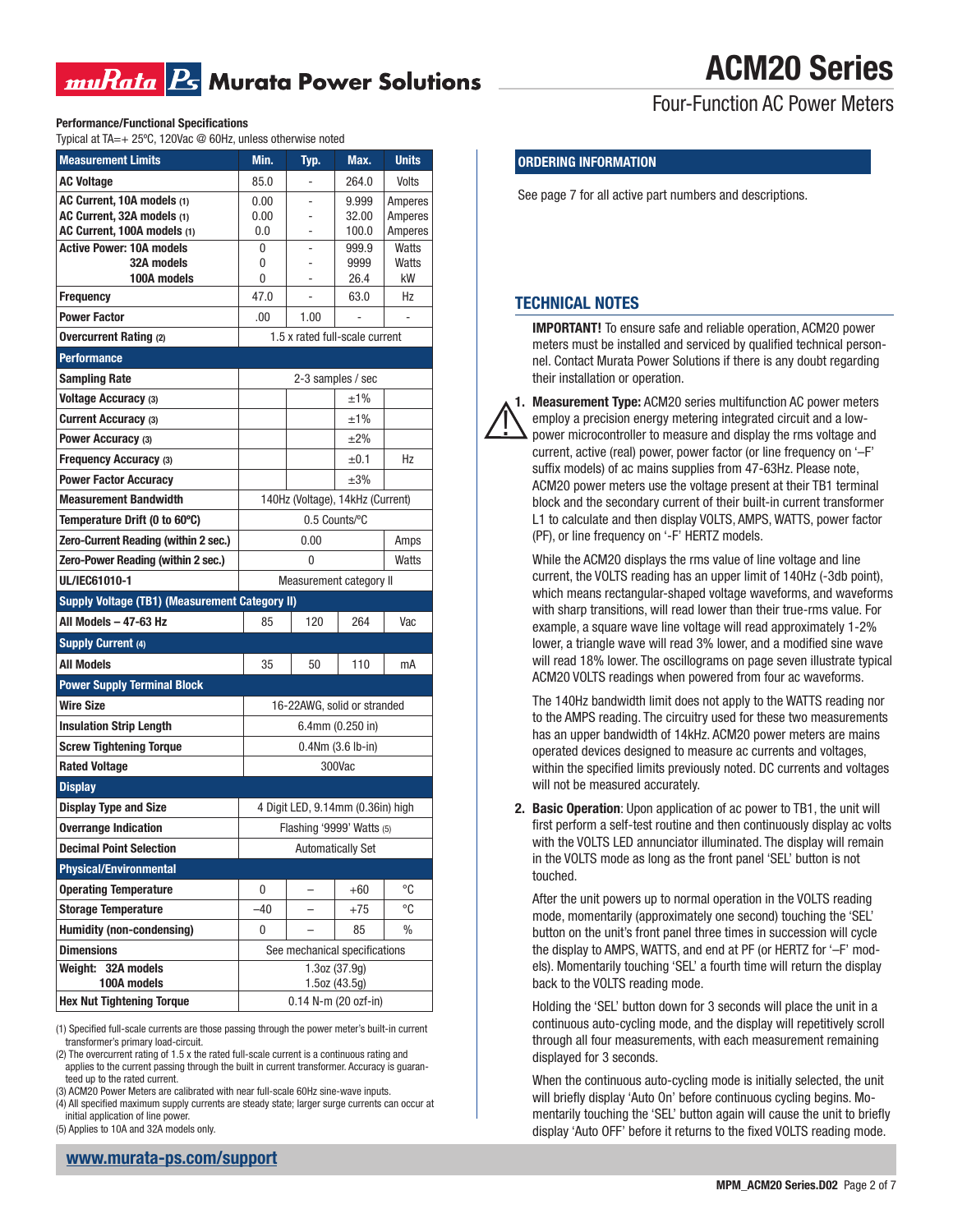### muRata <mark>Ps</mark> Murata Power Solutions

# ACM20 Series

### Four-Function AC Power Meters

Displaying a specific mode on power up: Units manufactured after February 2012 can be configured to automatically show any one of the four display modes upon future applications of ac power. For example, it may be desirable to configure the unit to always power up in the AMPS mode.

To set the unit to always read AMPS on power up, tap the SEL switch until the AMPS mode is displayed, and then leave the unit in this mode for at least 60 seconds. As long as the SEL switch is not pressed again during the 60 second interval, the unit will configure itself to always power up displaying the chosen mode, which is AMPS in this example.

In summary, operating the unit undisturbed in a particular display mode for 60 seconds or longer will automatically configure the unit to display that particular mode the next time ac power to the unit is cycled off and back on. This functionality also applies to the autocycle mode, that is, the unit can be configured to always power up in the auto-cycle (scrolling) display mode by following the instructions outlined above.

3. Calibration: Due their digital design, ACM20 power meters cannot be calibrated in the field. ACM20 power meters are factory-calibrated to meet their specified accuracies with the supplied L1 current transformer. Use of any other current transformer will produce significant errors for the Amps, Watts, and Power Factor measurements.

Contact Murata Power Solutions if additional information is required regarding calibration, setup, or any other technical issue pertaining to ACM20 power meters.

- 4. Wiring: All power supply wiring must be rated for the voltages and currents they will carry and must comply with any code or applicationmandated requirements pertaining to the user's specific installation.
- 5. Supply Fusing, and Grounding: Wires specified in the Functional Specifications section must be used for making connections to ACM20 series power meters. No connection is required for earth/ chassis ground.

ACM20 series power meters are not internally fused. Terminal block TB1 is to be used only for powering the power meter's internal circuitry; it must not be used to supply power to external loads. The supply wires feeding these power meters must be fused with a 0.5A/250V time delay/time lag fuse, in accordance with applicable regulatory codes.

Wire insulation must be stripped to within  $\pm 10\%$  of the stated dimensions, and wires should be inserted into TB1 such that their insulation is not pinched by the screw terminal.

6. Current Transformer Polarity: In order to perform accurate Watts and Power Factor measurements, connections to the two rear power supply inputs, TB1-A and TB1-B, and built-in current transformer L1 must have the proper polarity. That is, the load current flowing in the wire passing through L1's center hole must have the same polarity as the line voltage connected to TB1-A and TB1-B.

The wiring diagrams in Figures 1-4 ensure that, for a purely resistive load, current flowing in current transformer L1's primary circuit will have the same polarity as the applied voltage at TB1. If proper polarity is not followed, the Watts and Power Factor readings will be zero. To correct a zero Watts reading, simply reverse the direction of the load wire passing through the hole in L1.

- 7. Connector Torque Ratings: It is important to tighten TB1's, screwterminals to their rated torque specification of 3.6 pound-inches (0.4Nm). Proper tightening will minimize connector losses and ensure safe, reliable operation.
- 8. Isolation: Except for the 2-56 thread metallic mounting studs, all of the ACM20 power meter's internal components (printed circuit board, resistor, capacitors, current transformer L1's secondary leads, etc.) are at the ac-mains potential connected to TB1. ACM20 power meters are designed to measure and be powered from one ac power-source only. Any other connection schemes will introduce significant measurement errors.



Figure 1. Wiring diagram for 110/120V single phase systems

\*See technical note 5.

### TYPICAL WIRING DIAGRAMS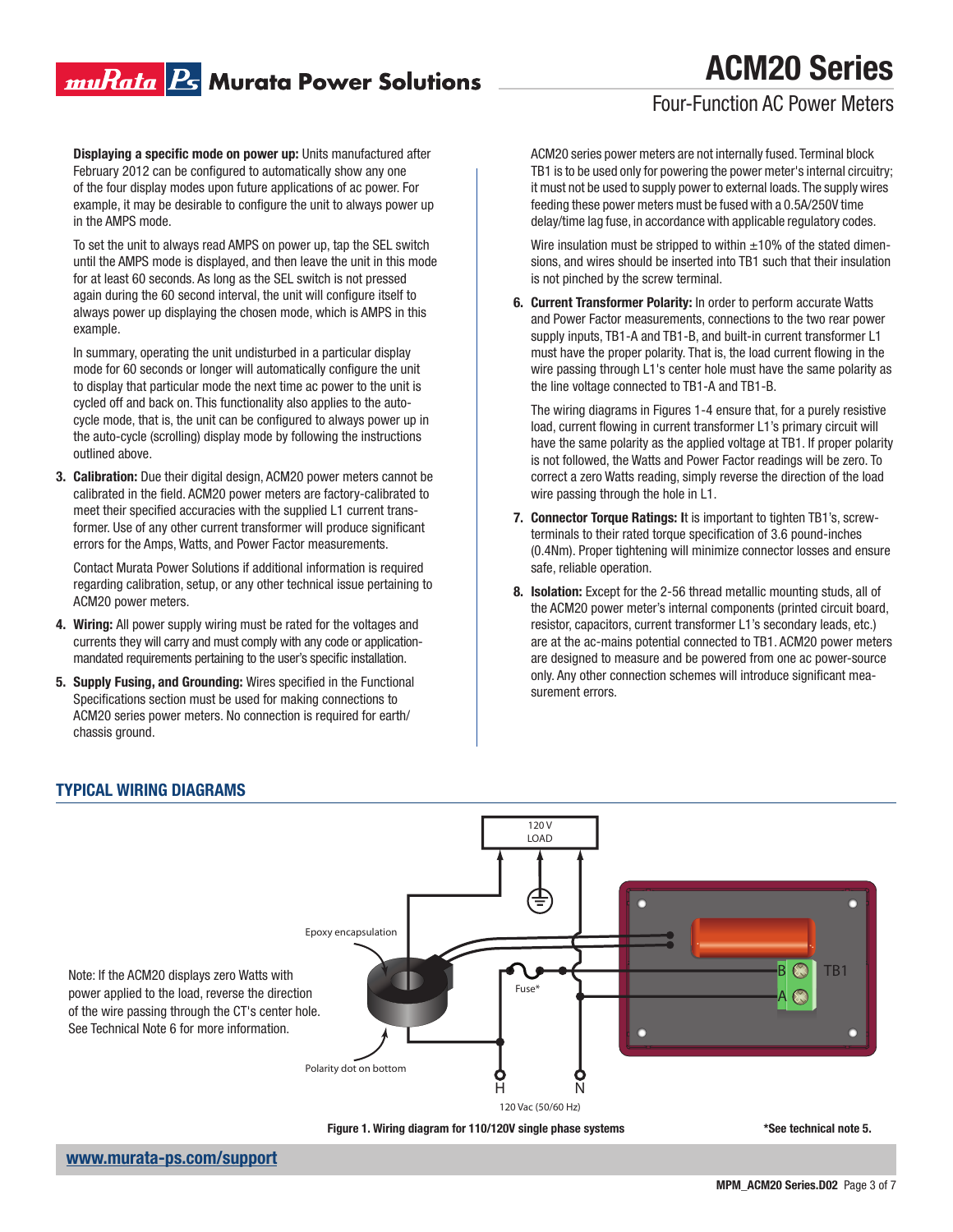### muRata B Murata Power Solutions

## ACM20 Series

Four-Function AC Power Meters

### TYPICAL WIRING DIAGRAMS, CONT.

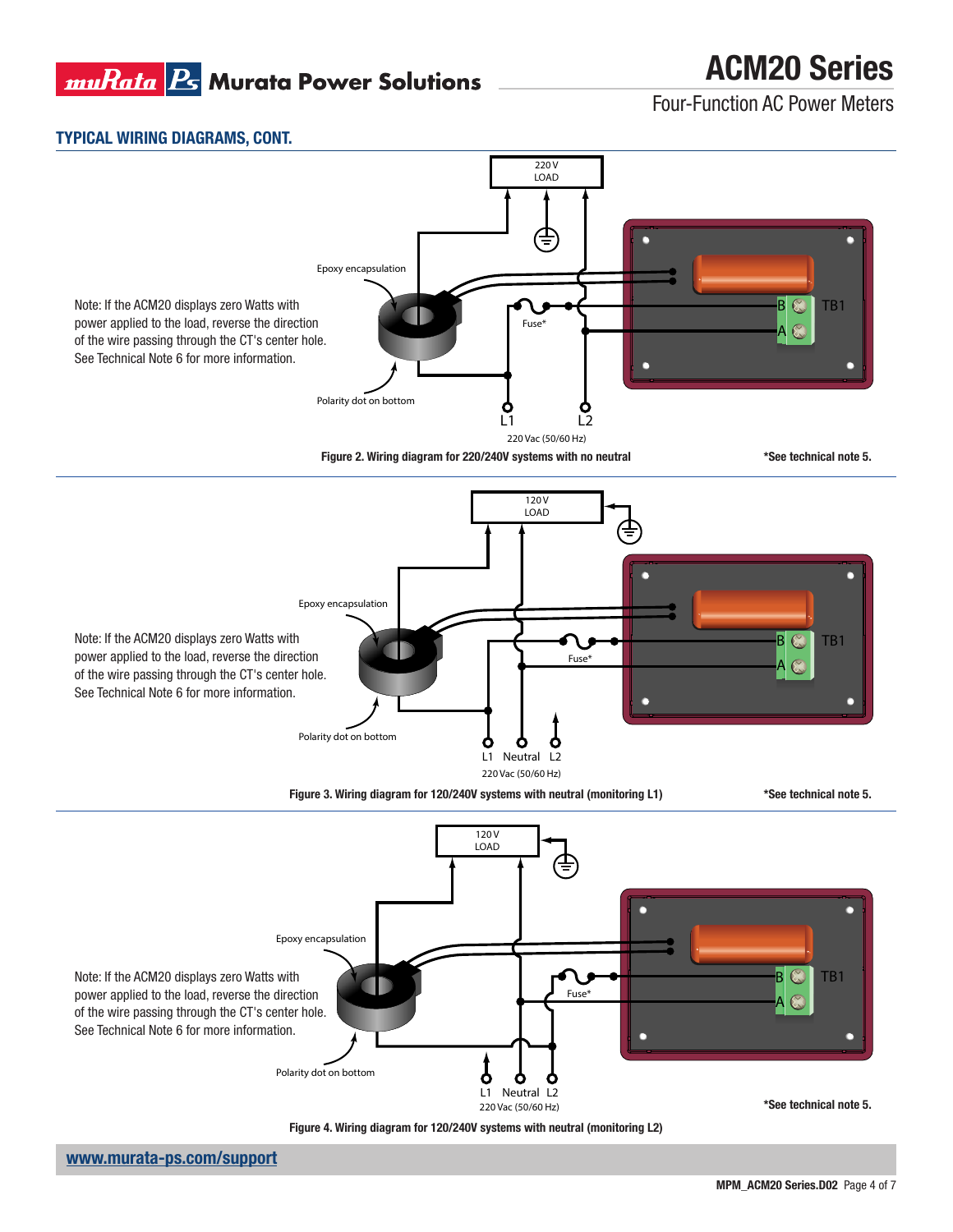

### Four-Function AC Power Meters

#### PANEL INSTALLATION

All connections to ACM20 power meters must be made after the unit is securely attached to the panel and with all associated load and supply voltages de energized (off), using extreme caution and observing all safety measures applicable to the user's installation.

Care should be exercised when passing conductors through the power meter's built-in current transformer L1. The installed wirepositions should be such that minimal mechanical forces are applied to current transformer L1, TB1, or to the ACM20 power meter itself. In high-vibration environments, it is strongly recommended that adequate strain reliefs be used for all wiring.



Using Figure 5 as a guide, carefully insert the ACM20 assembly into the panel opening. From the rear of the panel, install and then tighten the four #2-56 hex nuts over the threaded studs. Tighten each nut to 15 to 20 ozf-in (0.106 to 0.140 N-m). Use only the factory-supplied hardware as the use of substitute hardware could result in an unsafe installation and/or adversely affect the reliability of the installation.

The recommended range of panel thickness that can be used with the supplied hardware is 0.040 inches (1.0mm) to 0.25 inches (6.4mm). Panel thicknesses outside of this range may require additional usersupplied hardware or modifications. Front panel space permitting, ACM20 power meters will fit most existing ACA-20RM / ACA-20PC ammeter cutouts, allowing for easy upgrading of existing installations.

#### PANEL CUTOUT



RECOMMENDED DRILL AND PANEL CUTOUT DIMENSIONS

0.093 (2.362) DIAMETER (4 REQUIRED)

\* The two dimensions marked with an \* specify the minimum recommended panel cutout opening for ACM20 power meters. Space permitting, the larger dimensions noted (0.87in., and 1.426in.) should be used. The panel opening must be centered vertically and horizontally between the four 0.093 (2.362mm) diameter holes.

#### 1. Description of safety marks:

Caution, risk of electrical shock

Caution, risk of danger

Equipment is protected throughout by double or reinforced insulation

2. Cleaning Instructions: Gently clean with dry cloth only.

3. Caution: if the equipment is used in a manner not specified by Murata Power Solutions, the protection provided by the equipment may be impaired.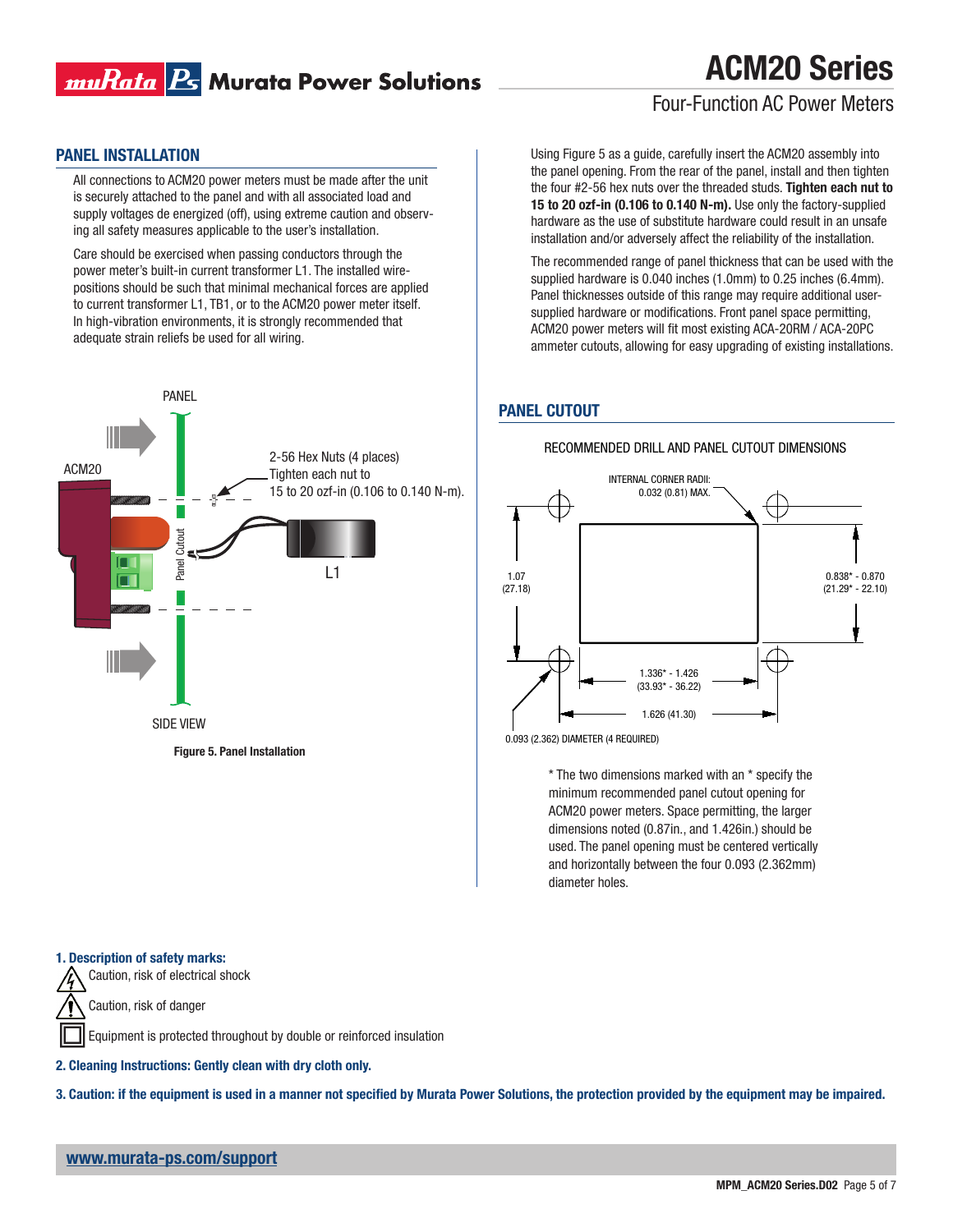

Four-Function AC Power Meters

#### MECHANICAL SPECIFICATIONS



#### **OSCILLOGRAMS**

The graphs below show typical ACM20 power meter VOLTS readings when the unit is powered from four common ac-voltage waveforms.



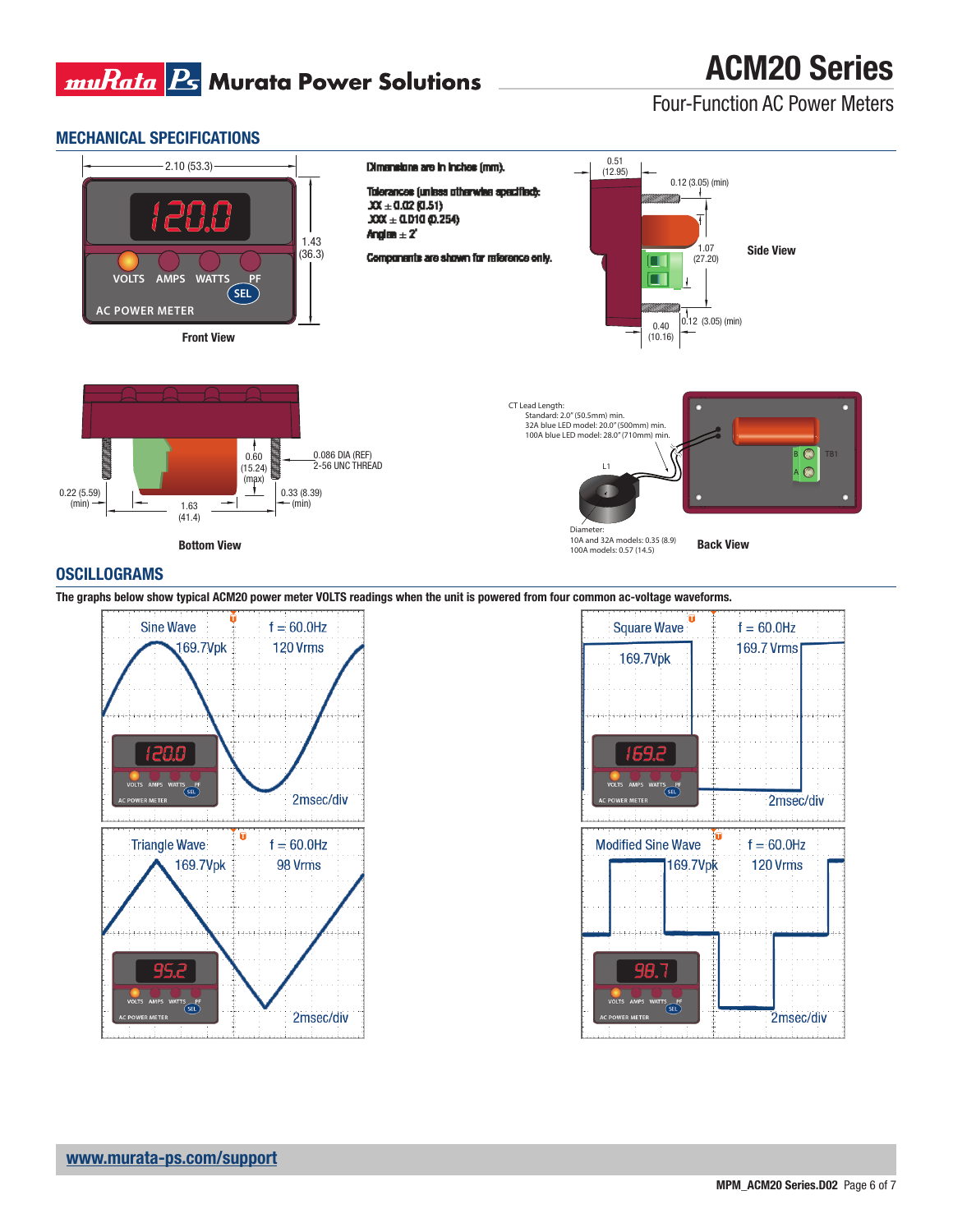

Four-Function AC Power Meters

#### ORDERING INFORMATION

| ACM20-2-AC1-R-C    | 10A, 85-264Vac Supply (Power Factor Reading)                       |
|--------------------|--------------------------------------------------------------------|
| ACM20-5-AC1-R-C    | 32A, 85-264Vac Supply (Power Factor Reading)                       |
| ACM20-4-AC1-R-C    | 100A, 85-264Vac Supply (Power Factor Reading)                      |
| ACM20-2-AC1-R-F-C  | 10A, 85-264Vac Supply (Frequency Reading)                          |
| ACM20-5-AC1-R-F-C  | 32A, 85-264Vac Supply (Frequency Reading)                          |
| ACM20-4-AC1-R-F-C  | 100A, 85-264Vac Supply (Frequency Reading)                         |
| ACM20-5-AC1-B-20-C | 32A, 85-264Vac Supply (Power Factor Reading), 20 inch lead length  |
| ACM20-4-AC1-B-28-C | 100A, 85-264Vac Supply (Power Factor Reading), 28 inch lead length |
| ACM20-4-AC1-B-C    | 100A, 85-264Vac Supply (Power Factor Reading)                      |
| ACM20-5-AC1-G-F-C  | 32A, 85-264Vac Supply (Frequency Reading)                          |
|                    |                                                                    |

Murata Power Solutions, Inc. ISO 9001 and 14001 REGISTERED



This product is subject to the following operating requirements and the Life and Safety Critical Application Sales Policy: Refer to: http://www.murata-ps.com/requirements/

Murata Power Solutions, Inc. makes no representation that the use of its products in the circuits described herein, or the use of other<br>technical information contained herein, will not infringe upon existing or future pate